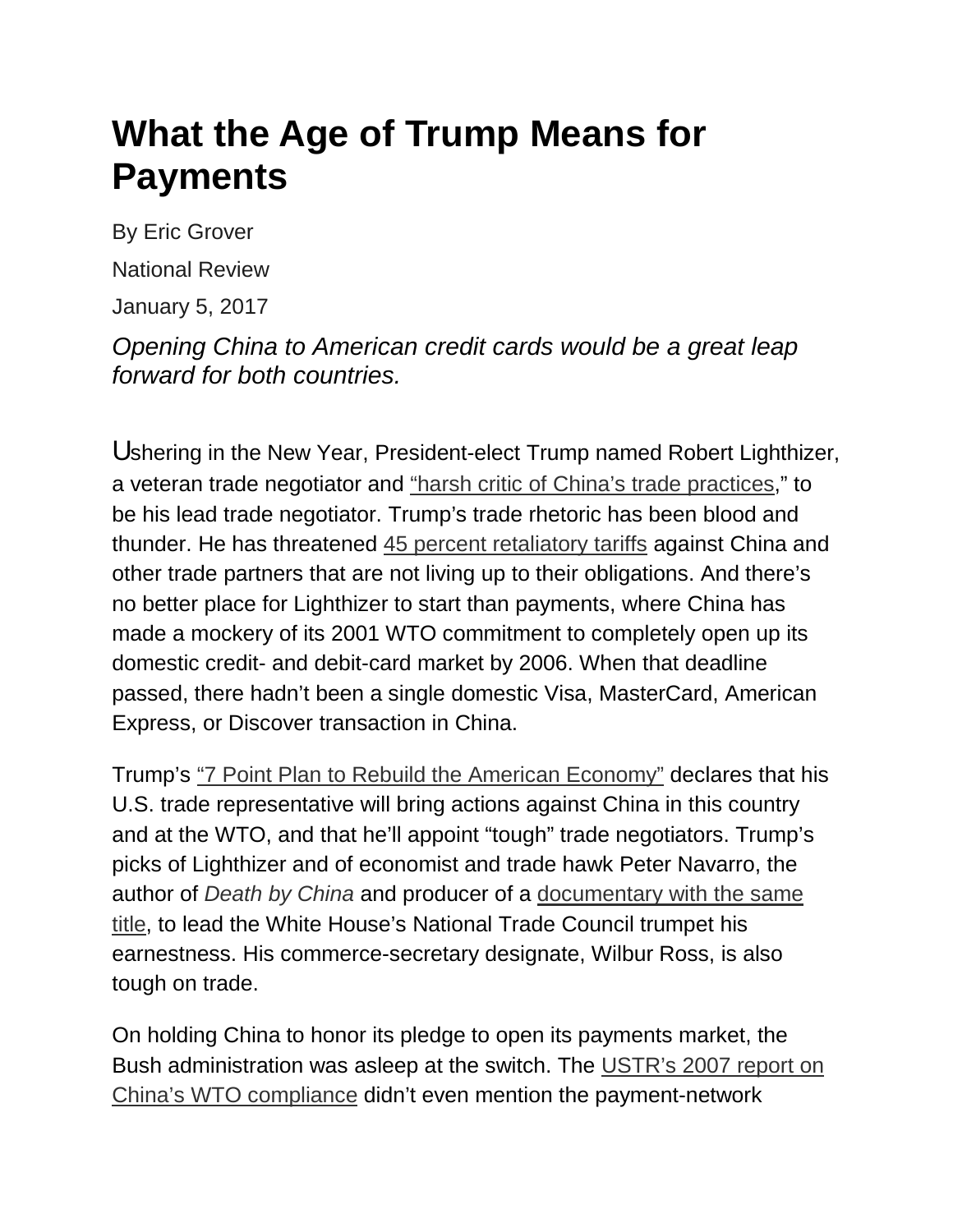market. While the Obama administration filed a WTO complaint in 2010 and substantially prevailed in 2012, entering 2017 there still hasn't been a single Visa, MasterCard, American Express, or Discover transaction in China.

With 5.4 billion cards, China's protected card-network monopoly China UnionPay (CUP) is a Gargantua. The People's Bank of China's just [instructed](https://www.ft.com/content/1f26b75c-bac2-11e6-8b45-b8b81dd5d080) Chinese banks not to renew CUP cards co-branded with foreign networks, such as MasterCard and Visa, underscoring how the Inner Kingdom continues to thumb its nose at its 2001 trade commitment on payments. The purpose of the PBOC's move was to further disadvantage foreign networks.

China has imposed other barriers as well. To create a standards hurdle, in 2014 the central bank mandated a card-security protocol unique to China.

In April 2015, Beijing [announced](http://www.reuters.com/article/china-banking-services-idUSL4N0XJ28E20150422) that it would establish a licensing regime for foreign payment networks. Seemingly wanting to be duped, Wall Street gushed over the opportunity for MasterCard and Visa, the networks sounded cautious notes of optimism, and the Obama administration responded with silence.

Finally, in June 2016 the China Banking Regulation Commission published network-licensing rules. With a straight face, the central bank declared: "In the future, there will be#..#many bankcard brands competing on a level playing field." But that "future" was due more than a decade ago. Still trying to understand the commission's requirements, neither MasterCard nor Visa has yet applied for a license.

The longer Trump allows Beijing to deny American networks access, the harder it will be for them to win business in China.

It's not 2001, when U.S. networks would have conquered the market. It's not 2006, when there would have been fierce competition between America's global networks and CUP. Chinese banks won't issue